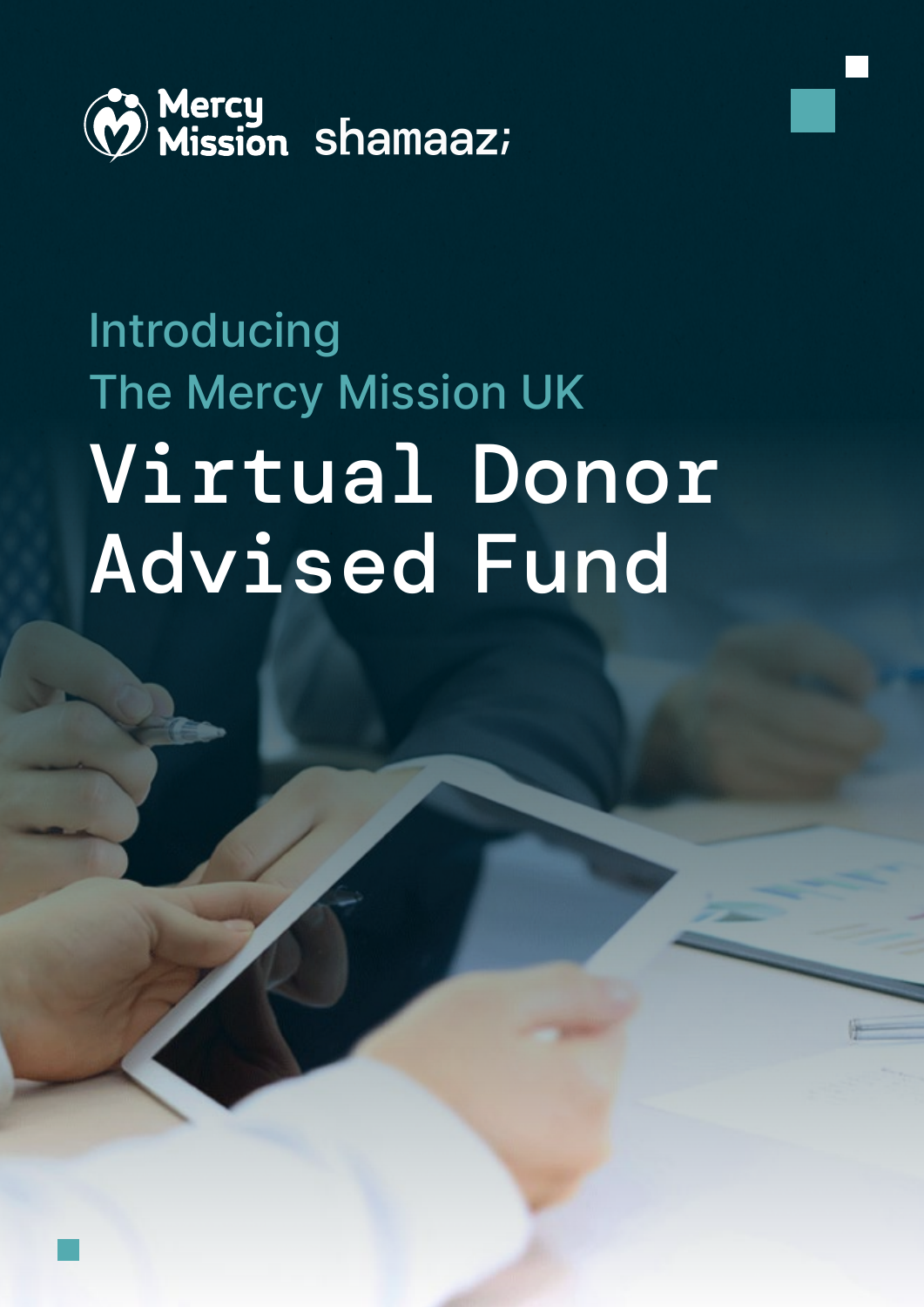### Introducing the Mercy Mission UK Virtual Donor Advised Fund (VDAF)

Ramadan 2022 is set to be an unprecedented year. With the world still recovering from Covid-19, new challenges emerging through the Ukraine conflict and ongoing global uncertainty, it is important we see more innovation, more unity and more impact.

Mercy Mission UK and Shamaazi are now partnering to respond to these challenges with a more streamlined service for users of the MyTenNights.com platform. Through our partnership you can expect an even more easy user experience as a donor, and as charity partner you can expect a clear and simple donation acquisition process. Using our newly designed due diligence process you will be able to register, secure your funds and in a timely manner secure the funds you need to do what you do best; deliver upon the trust you have at the heart of your constitution.

#### **Now You Maybe Thinking, Who Is Mercy Mission UK?**

**At Mercy Mission UK, we are driven by our vision, 'to see a world where every Muslim can live faithfully to their belief, building an exemplary Islamic community that benefits humanity'.**

We work with those with ideas on how to improve the Muslim community and the world at large and help turn these aims of making positive social change, into reality. By incubating social impact programmes, we provide support, resources, funding, and space to learn and test, so that these ideas can become fully grown and flowering initiatives.

Over the last decade we have launched a number of great organisations through investing every penny we receive on building solutions that empower communities and enable great equity in society today. We take pride in our incubations now being household names like the National Zakat Foundation, Charity Right, My Foster Family and Waqfinity.

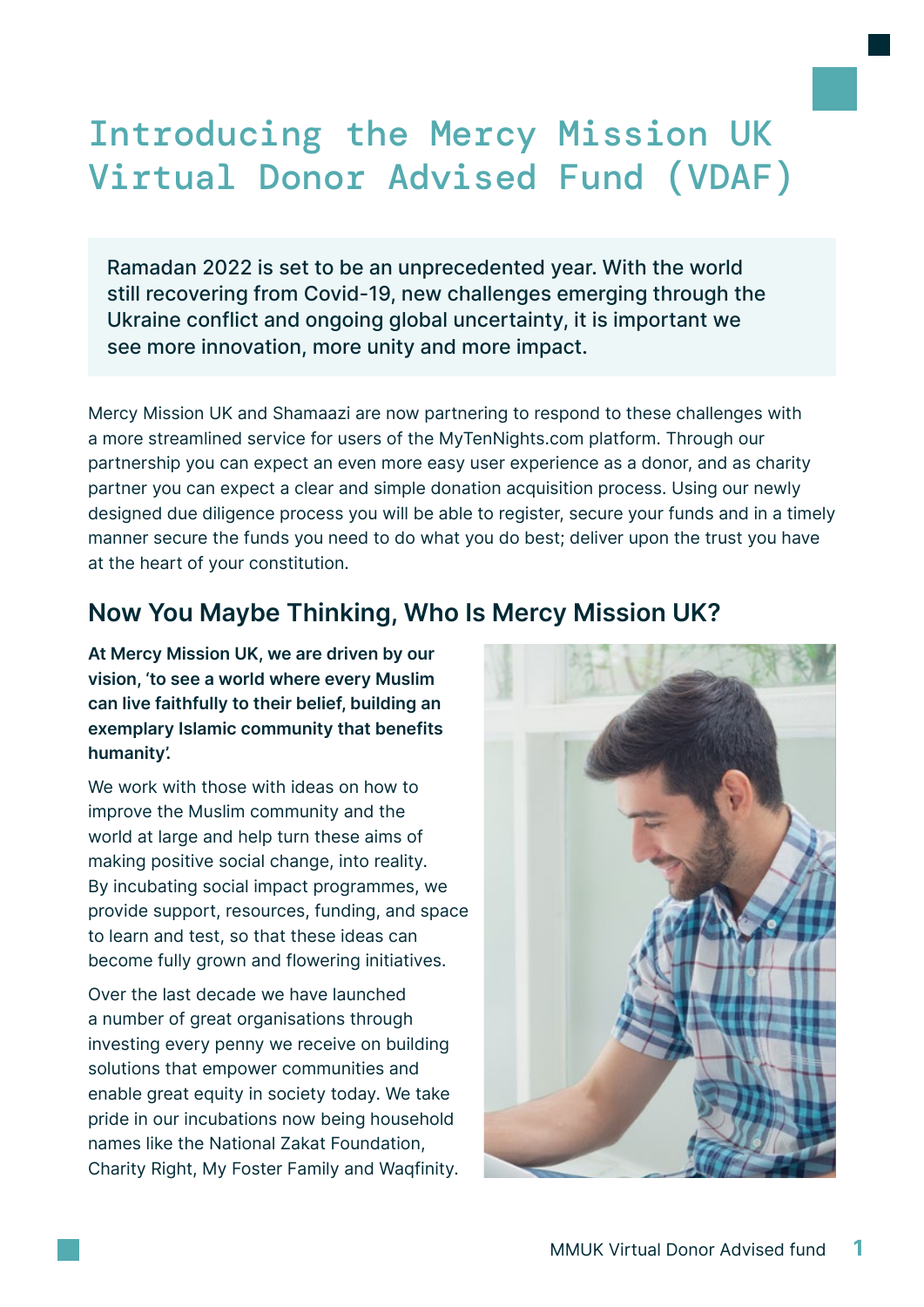### Why is Shamaazi Working with Mercy Mission UK?

As the country's only philanthropy incubator we focus on innovation and development, and our latest venture is to provide the country its **first Islamic philanthropy focussed Virtual Donor Advised Fund (VDAF)**. This will enable partners to benefit from our skills, experience, technology, and grant framework to drive their own philanthropy.

In 2022 we are proud to be working with Shamaazi, the pioneering technology company that has revolutionised individual seasonal giving through their platform, MyTenNights.com (MTN).



#### **How Are The Two Organisations Working Together?**

All partners on the MTN platform will now be welcomed by Mercy Mission UK, and be supported in managing the funds they are able to generate using MTN. To ensure we can do justice to the trust of the donors on the platform, the platform and you, the valued charities, we have developed a clear and transparent process for managing the fund flow.

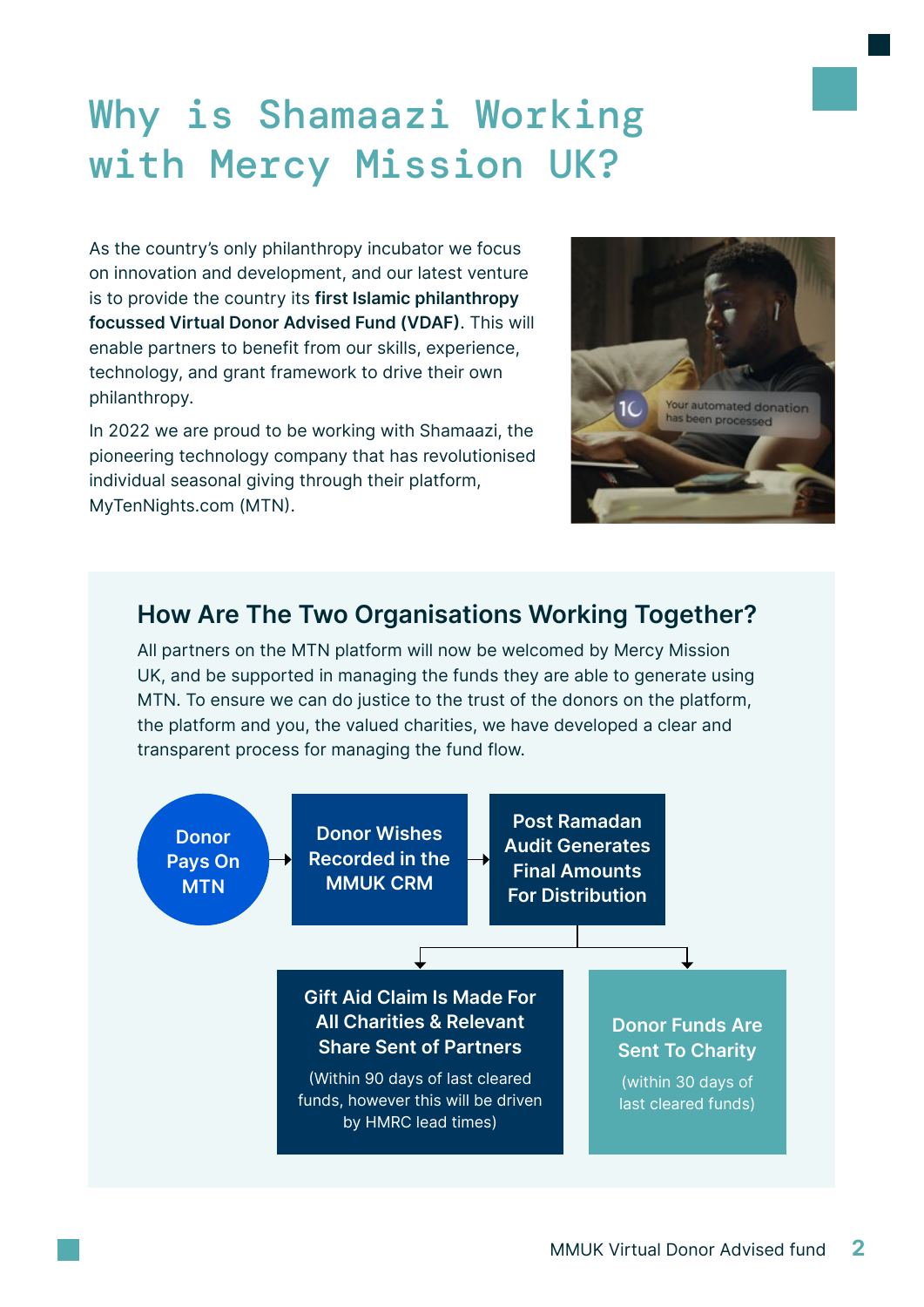### Our Service Level

**MTN has become a key part of the Ramadan fundraising architecture, and we are focussed on supporting the platform grow in its scale and impact.**

To ensure we can do justice to this partnership we have established some key governance measures for the benefit of all stakeholders. Complying with them, God Willing, Mercy Mission UK commit to the following service levels:

All your funds will be collected and segregated as per donor wishes All funds raised through the platform will be kept in a separate and segregated bank account All data is protected under UK law, specifically under the Data Protection Act 2018, through which UK fulfils the EU General Data Protection Regulation, 2018. As a faith led organisation, we hold the responsibility of privacy and the sovereignty of all data and its owners as a trust under the sight of God. We will make every effort to ensure our donor wishes are executed as per how they were intended insuring wherever a specific charity is nominated both its funds and corresponding data are available in a timely manner based on the identified timescales. 1 2 3 4 5

#### **Data Privacy and Management**

Pursuant to our obligations under the General Data Protection Regulation (both the EU and UK equivalent) and other applicable data protection law, Mercy Mission UK and Shamaazi have entered into an Agreement to govern the sharing of personal data. A copy of this is available on request.

This is essential as the partnership means both parties are exclusively focussing on their skills and expertise, with Shamaazi delivering premier user experience for donors seeking to automate their donations and Mercy Mission UK providing the custodian role of the funds until they are ready for dispersment.

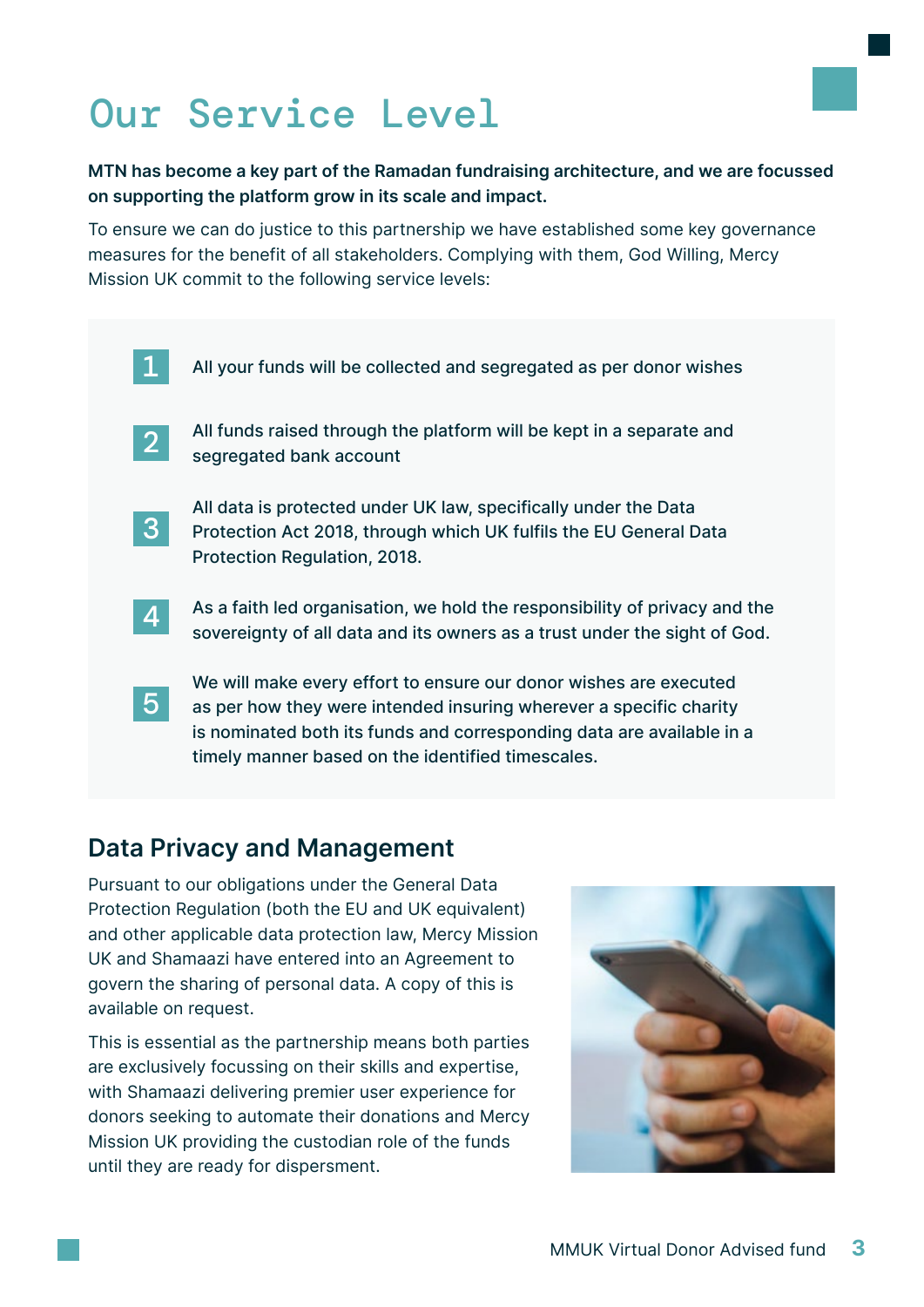

## Our Expertise

Our team bring together an unprecedented experience and skill level which should give you enormous confidence in not only your funds and data being secure, but also that the entrusted have experience of managing high levels of wealth and with Islamic principles.



**Shahid Ikram**  Chairman Former CIO of Aviva Group, and currently leading a boutique

investment firm



**Ilyas Mansha Trustee** Managing Director at Accenture Security



**Fara Mohammed Trustee** Partner, Keystone Law

Advisors to the Board:



**Sagheer Malik**  Experienced Islamic Finance Expert with over a decade in banking services



**Zainab Kidwai** Data and Governance Specialist at Rolls Royce

#### **Non-Compete Clause**

Mercy Mission UK is an incubator and is committed to not running any active retail donor campaigns on the MTN platform or online generally. Our presence will always be clearly about the incubation support we provide to Islamic philanthropy in the United Kingdom. We welcome the large diversity on the MTN platform being the basis of good and righteousness flourishing amongst charity partners and the wonderful causes they serve.

For any further clarity on how Mercy Mission UK can help you or your organisation with a VDAF service please get in touch with us directly: **finance@mercymission.org.uk**